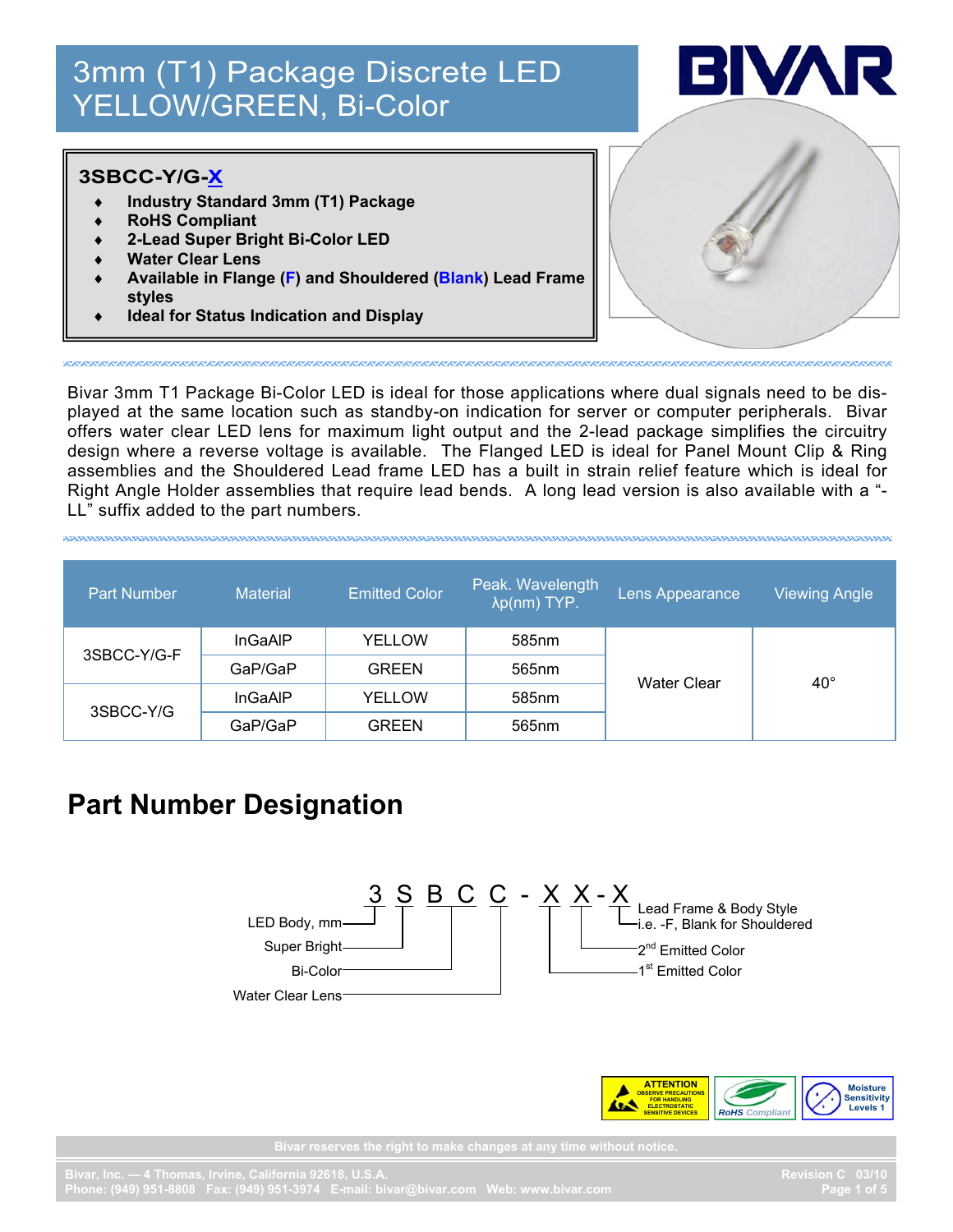# 3mm (T1) Package Discrete LED YELLOW/GREEN, Bi-Color



#### **Outline Dimensions**



Hole Size =  $\emptyset$ .032<sup>+</sup>.003

Changes 1.00 Min. to 1.57 Min.

**Outline Drawings Notes:** 

1. All dimensions are in inches [millimeters].

2. Standard tolerance: ±0.010" unless otherwise noted. 3. Tolerance of overall epoxy outline: ±0.020" unless otherwise noted. 4. Epoxy meniscus may extend to 0.060" max.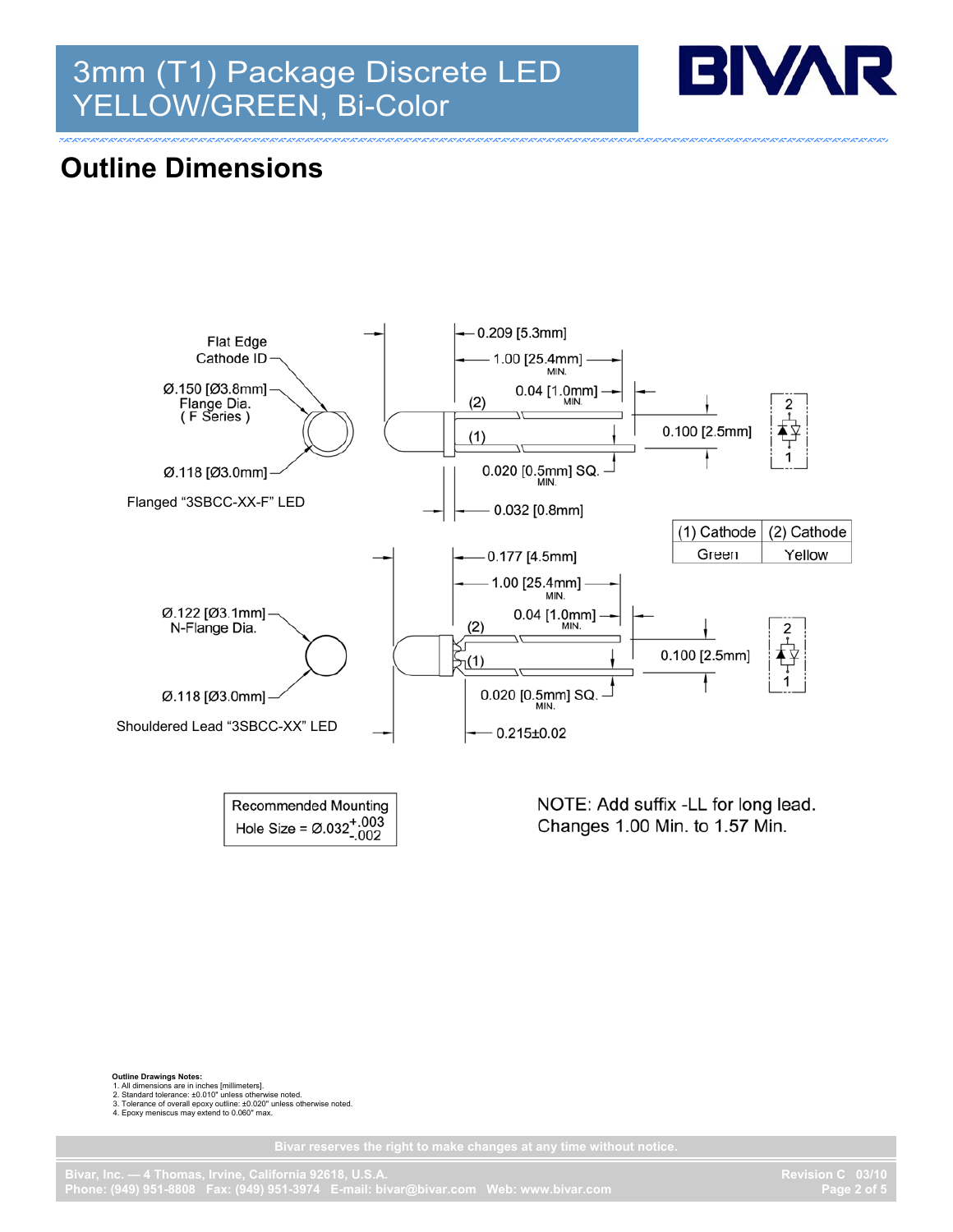

### **Absolute Maximum Ratings**

 $T_A$  = 25°C unless otherwise noted

| <b>Power Dissipation</b>                                                       | Yellow - 85 mW<br>Green - 80 mW |  |  |
|--------------------------------------------------------------------------------|---------------------------------|--|--|
| Forward Current (DC)                                                           | 20 mA                           |  |  |
| Peak Forward Current <sup>1</sup>                                              | 160 mA                          |  |  |
| <b>Operating Temperature Range</b>                                             | $-40 \sim +80^{\circ}$ C        |  |  |
| Storage Temperature Range                                                      | $-40 \sim +100$ °C              |  |  |
| Lead Soldering Temperature (3 mm from the base of the epoxy bulb) <sup>2</sup> | $260^{\circ}$ C                 |  |  |

Notes: 1. 10% Duty Cycle, Pulse Width ≤ 0.1 msec. 2. Solder time less than 5 seconds at temperature extreme.

#### **Electrical / Optical Characteristics**

 $T_A = 25^{\circ}$ C &  $I_F = 20$  mA unless otherwise noted

| <b>Part</b><br><b>Number</b> | <b>Emitted</b><br>Color | <b>Forward</b><br>Voltage $(V)^1$ |            | <b>Recommend</b><br><b>Forward</b><br>Current (mA) |  | <b>Reverse</b><br><b>Current</b><br>$(\mu A)$ | <b>Dominant</b><br>Wavelength $(nm)^2$ |            | <b>Luminous</b><br><b>Intensity Iv</b><br>(mcd) |            |            | <b>Viewing</b><br>Angle<br>$2\overline{\theta}$ $\frac{1}{2}$<br>(deg) |            |            |            |
|------------------------------|-------------------------|-----------------------------------|------------|----------------------------------------------------|--|-----------------------------------------------|----------------------------------------|------------|-------------------------------------------------|------------|------------|------------------------------------------------------------------------|------------|------------|------------|
|                              |                         | <b>MIN</b>                        | <b>TYP</b> | <b>MAX MIN</b>                                     |  | l TYP                                         | <b>MAX</b>                             | <b>MAX</b> | <b>MIN</b>                                      | <b>TYP</b> | <b>MAX</b> | <b>MIN</b>                                                             | <b>TYP</b> | <b>MAX</b> | <b>TYP</b> |
| 3SBCC-<br>$Y/G-F$            | Yellow                  |                                   | 2.1        | 2.4                                                |  | 20                                            |                                        |            |                                                 |            |            | 10                                                                     | 15         |            | 40         |
|                              | Green                   |                                   | 2.1        | 2.8                                                |  |                                               |                                        |            |                                                 |            |            | 2                                                                      | 5          |            |            |
| 3SBCC-<br>Y/G                | Yellow                  |                                   | 2.1        | 2.4                                                |  | 20                                            |                                        |            |                                                 |            |            | 10                                                                     | 15         |            | 40         |
|                              | Green                   |                                   | 2.1        | 2.8                                                |  |                                               |                                        |            |                                                 |            |            | 2                                                                      | 5          |            |            |

Notes: 1. Tolerance of forward voltage : ±0.05V. 2. Tolerance of dominant wavelength : ±1.0nm.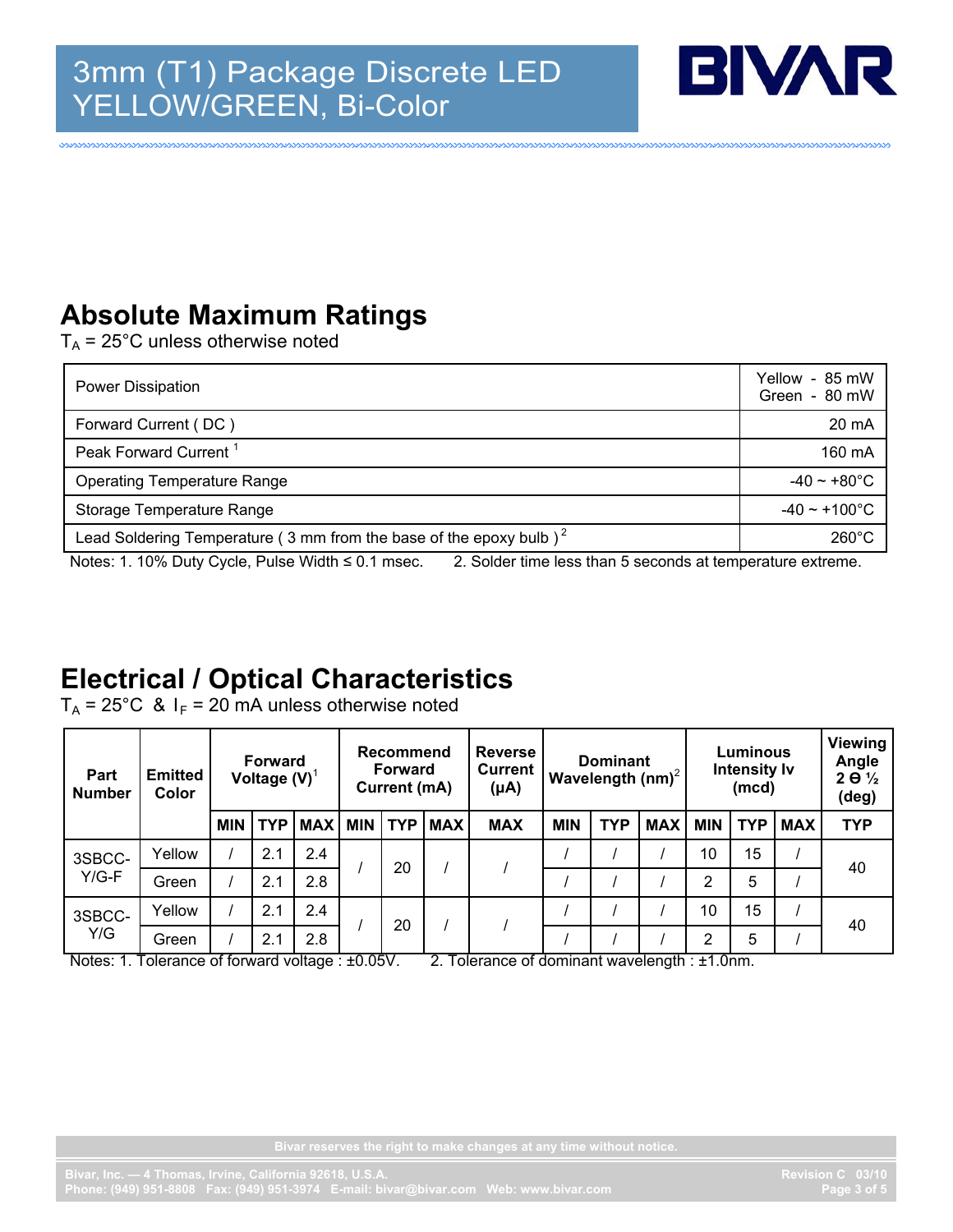

## **Typical Electrical / Optical Characteristics**

 $T_A = 25^{\circ}$ C unless otherwise noted







Fig. 3 Forward Current vs. Forward Voltage







**AMMANY** 

Fig. 2 Directivity Radiation Diagram



Fig. 4 Relative Luminous Intensity vs. Forward Current Normalize @ 20 mA



Fig. 6 Relative Luminous Intensity vs. Temperature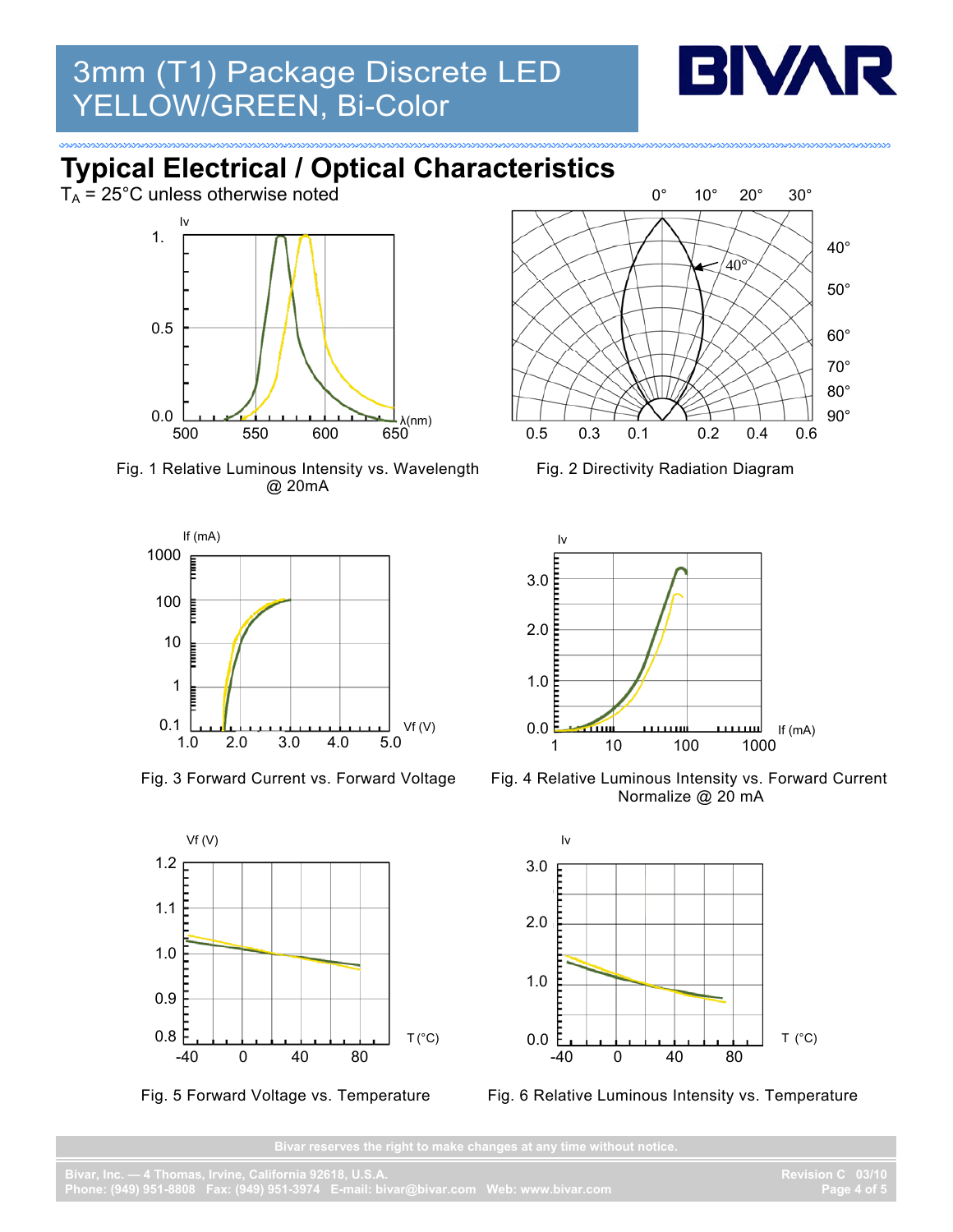

#### **Recommended Soldering Conditions**



#### **Packaging and Labeling Plan**